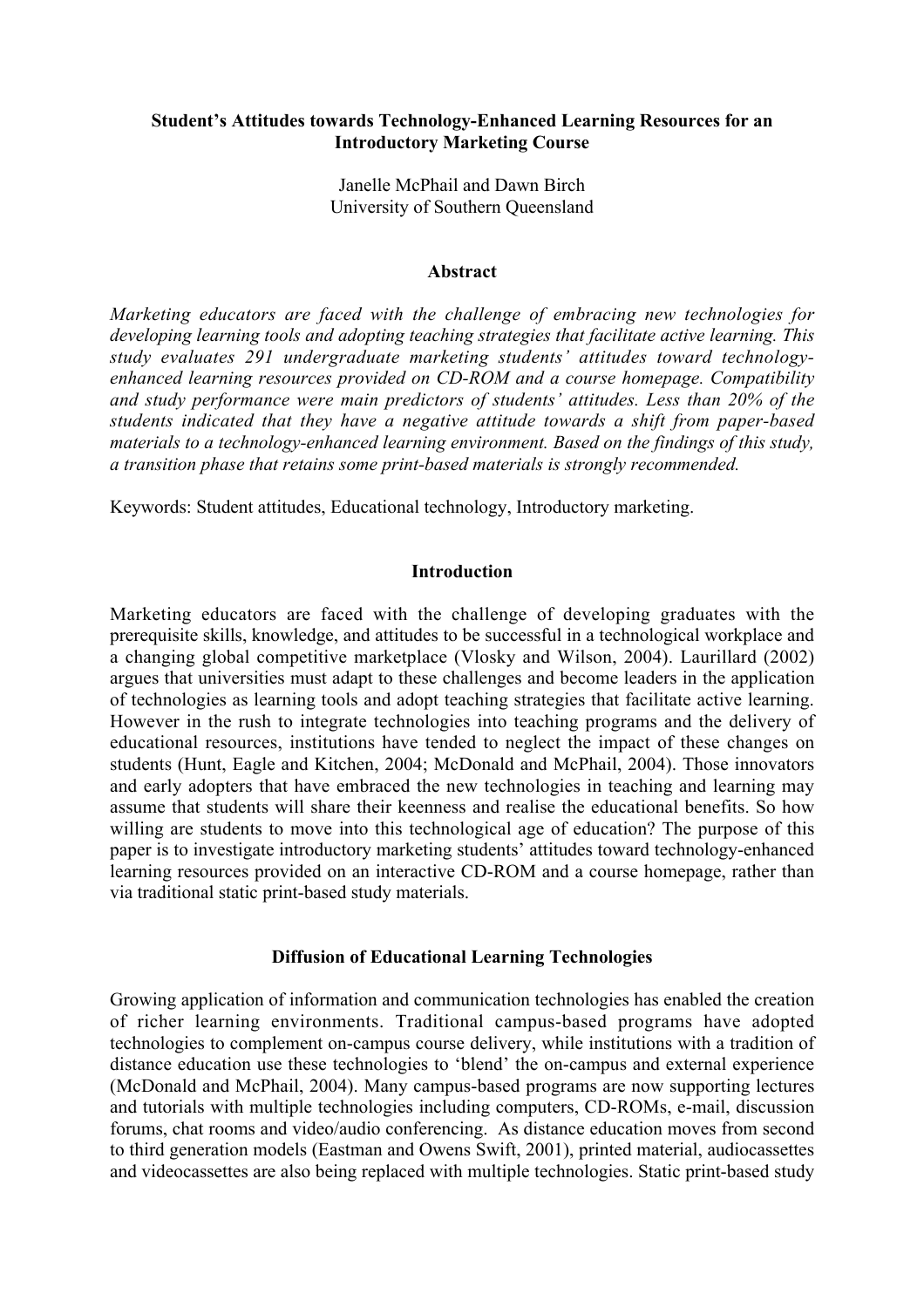materials are being housed on CD-ROM or online. However, the diffusion of these technologies is hindered by the limited number of technology-competent staff, as well as limited financial resources and development time McCorkle, Alexander and Reardon (2001). Incorporating these multiple technologies into programs assumes that students can access the requisite hardware, and are both competent and willing to use these technologies to facilitate their learning process. McCorkle, Alexander and Reardon (2001) describe students who are confident in the technological environment as 'techno-savvy' (i.e. innovators/early adopters), and those who resist technology as having symptoms of 'techno-phobia' (i.e. late majority/laggards). The acceptance of these technologies by students may depend on how well the change process is managed, students' approach to learning, previous technology experience, as well as demographic and psychographic variables (Hunt, Eagle and Kitchen, 2004). Findings from research conducted in New Zealand indicated that the main driving factor to adopt a technology-based teaching approach by students was a positive attitude to information technology (Hunt, Eagle and Kitchen, 2004).

## Case Study – an Undergraduate Introductory Marketing Course

The course that is the focus of this case study is a core course within the Bachelor of Business program, and is also undertaken as an elective by students from other Faculties. This is the first marketing course at the University of Southern Queensland to replace static printedbased study materials with a more integrated and interactive approach that delivers learning resources on CD-ROM and the course homepage via WebCT. The CD-ROM contains hyperlinked resources, including a study schedule, course information, enhanced study modules, lecture presentations, interactive diagrams, quizzes, crosswords and review questions. Further, the CD-ROM allows easy access to external websites and other relevant resources. The course homepage provides access to current course information, such as discussion topics, updated lecture presentations, and recent articles. On-campus students also attend lectures and tutorials.

In semester one, students received both print-based study materials and the CD-ROM, and had access to the course homepage. However from semester two, only a small printed introductory booklet will be provided to students with all other study materials and resources housed on CD-ROM and the course homepage. Thus the purpose of this paper is to examine students' beliefs and attitudes towards learning resources provided only on CD-ROM and the course homepage. The model developed to test the relationship between beliefs and attitude is outlined in the next section.

## Model Development

The model developed for this study is grounded in the theory of reasoned action (Fishbein and Ajzen, 1975). The dependent variable*, attitude towards learning resources provided only on CD ROM and the course homepage*, refers to the degree to which students indicate a favourable or unfavourable evaluation of the enhanced learning resources (Dabholkar and Bagozzi, 2002; Davis, Bagozzi and Warshaw, 1989). Students' attitudes are based on an underlying belief structure that may or may not be influenced by direct experience. Further, related technology experience may also facilitate the development of students' beliefs and attitudes. The important independent belief variables included in this study were drawn from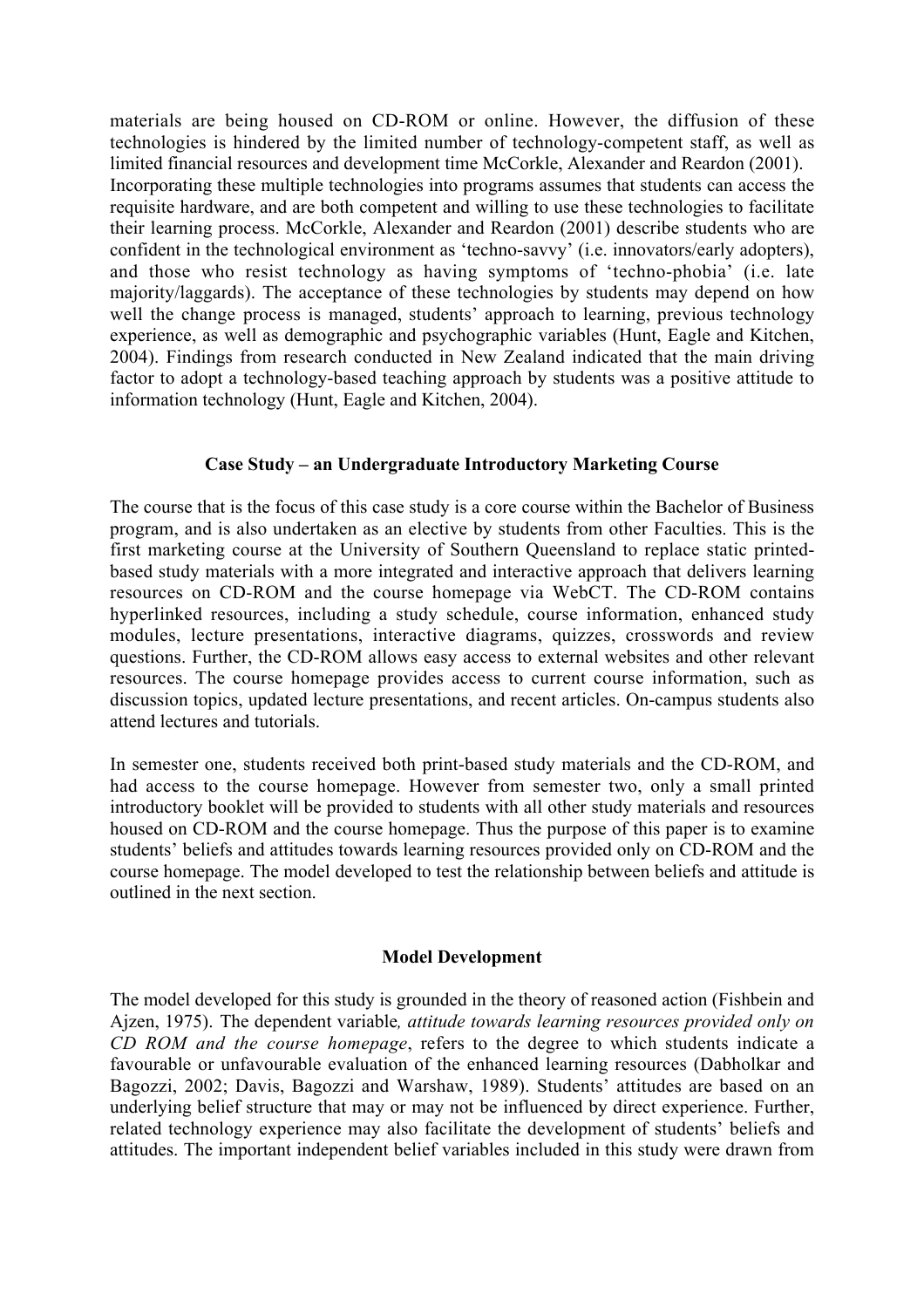the literature that examines the diffusion of new technologies into consumer and business environments.

Central to the diffusion of new innovations is the user's perceptions of how useful, easy to use, and compatible the innovation is, and how risky the innovation is to use. *Perceived usefulness* and *perceived ease of use* are core variables in the Technology Acceptance Model (TAM) (Davis, Bagozzi and Warshaw, 1989), and in the context of this study we propose that these two variables will have a positive influence on students' attitude. Further, the more *compatible* (Moore and Benbasat, 1995) the enhanced learning resources are with students' current approach to study, the more positive their attitude will be toward using these resources. However, their *study performance or perceived risk* (Laroche et al., 2004), that is the uncertainty and consequences associated with studying in this new environment is only expected to have a mild positive influence on the attitude of students toward the enhanced learning resources.

The final variable in the model is *capability* or *self-efficacy*, which in the context of this study refers to a belief in one's perceived ability and confidence to successfully perform specific study tasks using the CD-ROM and course homepage. Past research has demonstrated that confidence in one's computer-related abilities and knowledge can be expected to form a base for students' judgment about how easy or difficult it may be to study in this environment (Bandura, 1977; Venkatesh, 2000). We therefore propose that students will have the ability and confidence to study in the enhanced learning environment, and thus *capability* will have a positive influence on attitude.

The independent variables selected for this study are grounded in the literature and provide a sound base for this exploratory study. The next section briefly outlines the research method followed by the results of the study.

## Research Method

The variables included in the model are provided in Table 1, along with the number of items developed to measure each variable. Based on research conducted by McPhail and McDonald (2004) and the literature in the respective areas, the scale items were constructed and pilot tested on a number of academics and a small cohort of students. The questionnaire was administered online to all external students (with two reminder emails) and self-administered to on-campus students in the Introductory Marketing lecture in week four. Students that were not present at the lecture were asked to complete the questionnaire in a subsequent tutorial.

#### Research Findings and Discussion

Two hundred and ninety one students (44%) responded, comprising 191 (75%) on-campus students and 100 (25%) external students. On-campus students were younger on average with 76% in the 17-20 age group, and with equal numbers of males and females. The external students were older with 32% of respondents in the 21-25 age group, followed by 33% (26- 30) and 9% (31-35), and 75% were female. Most (97%) of the on-campus students were enrolled full-time, while 75% of external students were enrolled part-time. Of the students that responded, 75% of on-campus students were in their first semester of their degree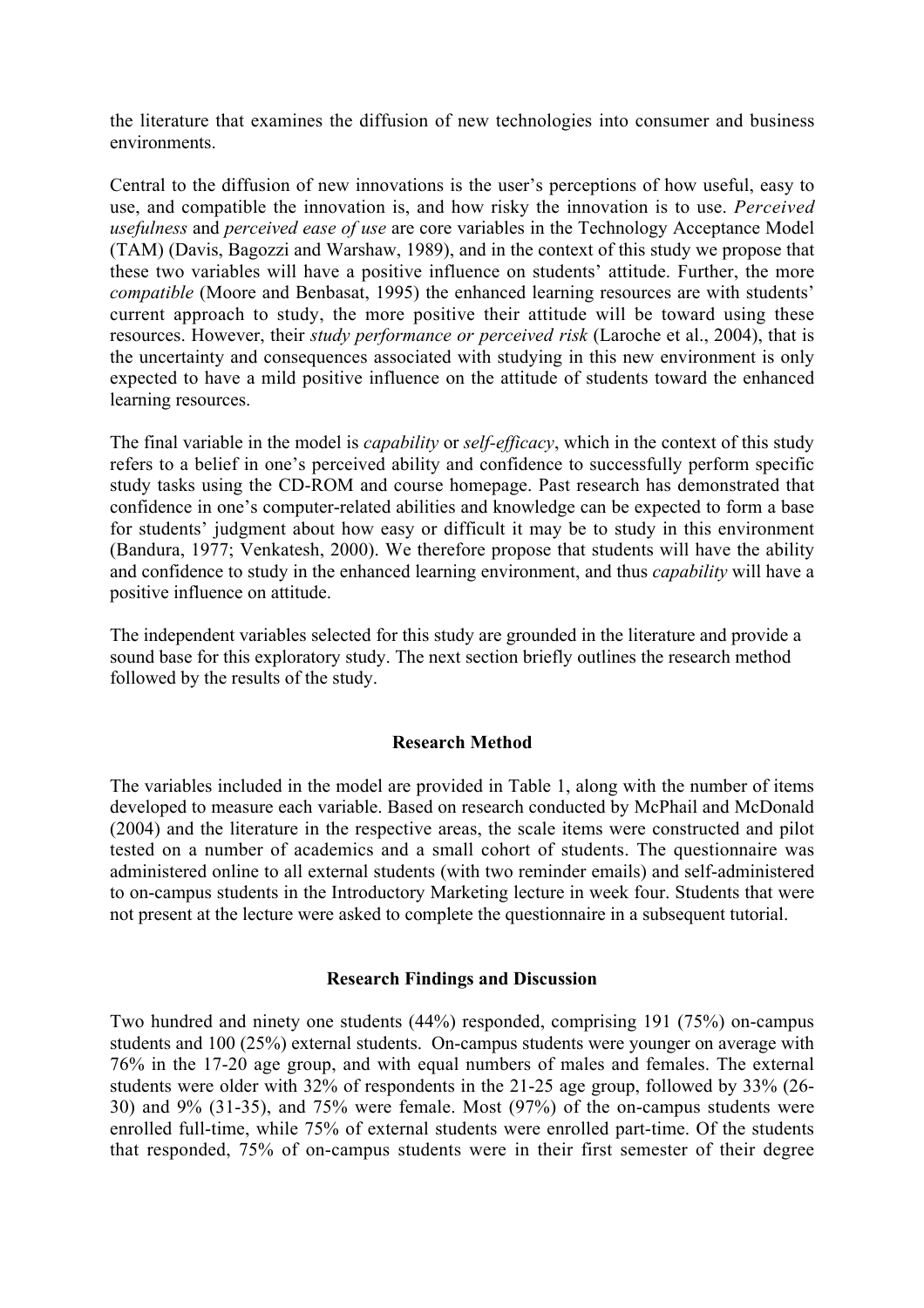program, while only 35% of externals were in their first semester, with a further 35% having completed less than six courses in their degree program.

A series of questions assisted in profiling the students' use of and ability to use various technologies. On average, on-campus students used a computer 29 hours per week and external students 47 hours per week. On average, on-campus and external students considered their ability to use a computer for word processing and conducting Internet searches to be good to excellent, studying from a CD-ROM to be fair to good, using the course homepage to be good, and studying in an online environment to be fair. At this early stage of the semester, students had used the course CD-ROM one-three times on average, with usage rate for external students being slightly higher.

Prior to further analysis, aggregate scales were formed for each variable, with the exception of the variable *capability* as it was measured with only one item. A summary of the scales are provided in Table 1, including correlations, means and standard deviations. All items were measured on a five-point Likert scale with the exception of *attitude towards learning resources provided only on CD-ROM and the course homepage* where a seven-point semantic differential scale was used.

| <b>Model variables</b>                   | A        | B        |          | D        | E    | Mean | <b>SD</b> | <b>Items</b>  |
|------------------------------------------|----------|----------|----------|----------|------|------|-----------|---------------|
| $A.$ Attitude $a$                        |          |          |          |          |      | 4.78 | 1.38      | 4             |
| <b>B.</b> Compatibility                  | $.558**$ |          |          |          |      | 2.89 | 0.99      | 2             |
| C. Study performance                     | 594**    | $.662**$ |          |          |      | 3.38 | 0.70      | 4             |
| <b>D.</b> Capability (self-<br>efficacy) | $.386**$ | .584**   | $.611**$ |          |      | 3.41 | 0.97      |               |
| <b>E.</b> Perceived ease of use          | $573**$  | 594**    | 744**    | $.629**$ |      | 3.53 | 0.80      | 2             |
| <b>F.</b> Perceived usefulness           | 593**    | $.653**$ | 778**    | $.631**$ | .806 | 3.39 | 0.84      | $\mathcal{D}$ |

Table: 1: Descriptive Statistics and Correlations Between Measured Variables

\*p< .05. \*\*p< 01. (a) a 7 point Semantic Differential scale – bipolar adjectives; 1 bad; 7 good; (b) All other scales measures on a 5 point Likert scale 1- strongly disagree; 5 strongly agree (c) SD = standard deviation

The relationship between the five independent variables in the model and *attitude towards learning resources provided only on CD-ROM and the course homepage* were investigated using a multiple regression analysis (Table 2). The finding for the combined on-campus and external student model indicates that  $43\%$  (adjusted  $\mathbb{R}^2$ ) of attitude can be explained by the five independent variables in the model. For the on-campus student model the adjusted  $R^2$ was 0.38 (38%), and for the external student model the adjusted  $R^2$  was 0.50 (50%). The main predictors of attitude across all three models were *compatibility* and *study performance*. These findings indicate that students who like to study directly from a computer screen and use the CD-ROM and course homepage are more likely to have a favourable attitude towards learning resources provided only on CD-ROM and the course homepage. These results support previous research findings (Hunt, Eagle and Kitchen, 2004; McPhail and McDonald, 2004). The mean for *compatibility* was 2.98, with 36% of on-campus and 41% of external students somewhat and strongly agreeing with the compatibility statements. In terms of *study performance*, if students reported that the technology-enhanced learning resources provide more study support, allow them to study more efficiently, the hyperlinks within the CD-ROM enhance their learning experience, and the learning environment is not perceived as overwhelming, then students have a more favourable attitude towards the technology-based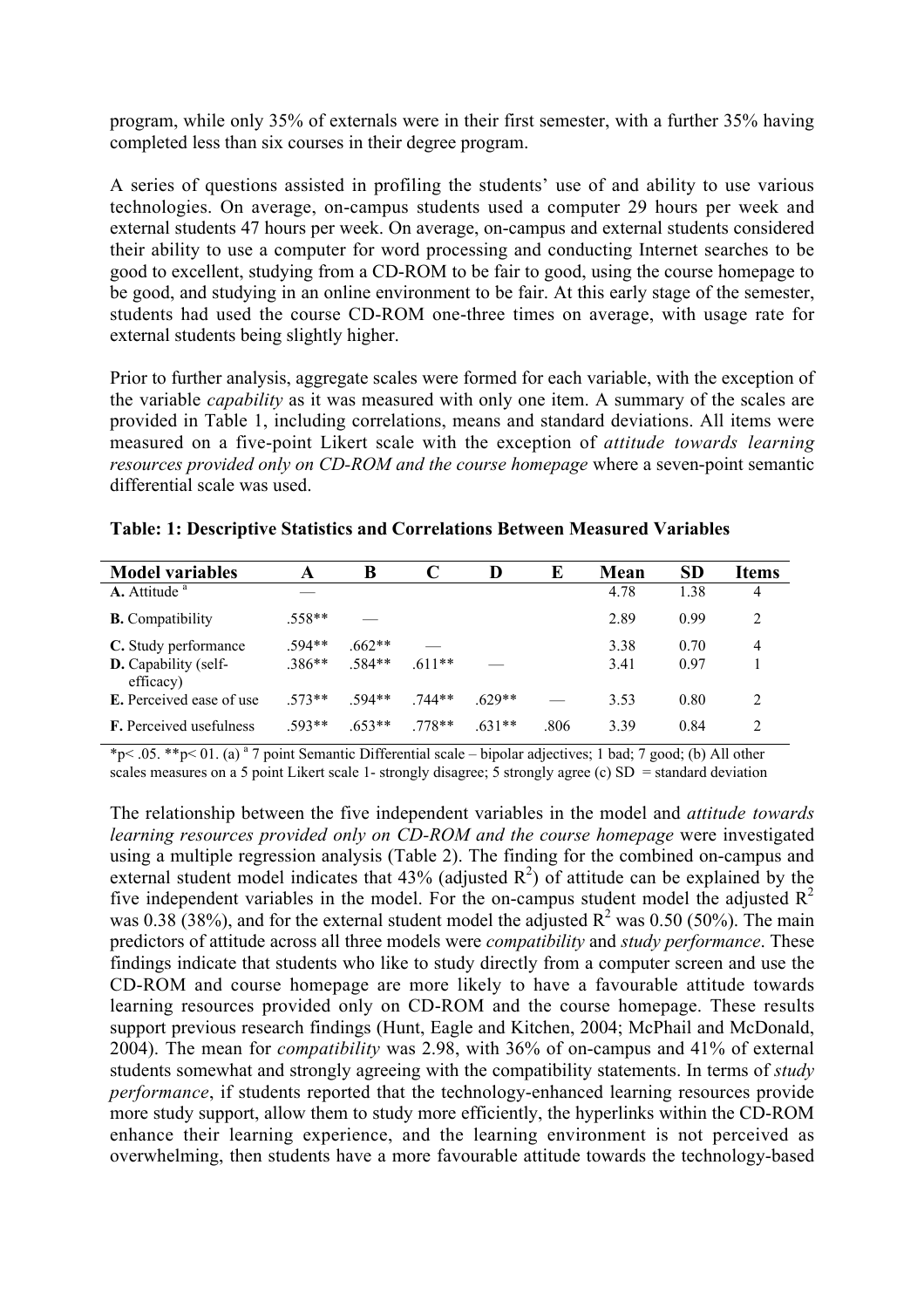learning resources. On average, 56% of all respondents perceived that the technology-based learning resources would enhance their study performance.

| <b>Independent Variable</b>    | <b>Unstandardised</b><br>Coefficient<br><b>ONC &amp; EXT</b> | <b>Standardised</b><br>Coefficient<br><b>ONC &amp; EXT</b> | Unstandardised<br>Coefficient<br><b>ONC</b> | <b>Standardised</b><br>Coefficient<br><b>ONC</b> | <b>Unstandardised</b><br>Coefficient<br><b>EXT</b> | <b>Standardised</b><br>Coefficient<br><b>EXT</b> |
|--------------------------------|--------------------------------------------------------------|------------------------------------------------------------|---------------------------------------------|--------------------------------------------------|----------------------------------------------------|--------------------------------------------------|
| Compatibility                  | 0.35                                                         | $0.25**$                                                   | 0.27                                        | $0.21**$                                         | 0.49                                               | $0.33**$                                         |
| Study performance              | 0.45                                                         | $0.23**$                                                   | 0.32                                        | $0.17*$                                          | 0.57                                               | $0.27*$                                          |
| Capability (self-<br>efficacy) | $-0.19$                                                      | $-0.14**$                                                  | ns                                          | ns                                               | $-0.31$                                            | $-0.17*$                                         |
| Perceived ease of use          | 0.31                                                         | $0.18**$                                                   | 0.34                                        | $0.22**$                                         | ns                                                 | ns                                               |
| Perceived usefulness           | 0.32                                                         | $0.19**$                                                   | ns                                          | ns                                               | ns                                                 | ns                                               |

| Table 2: Regression Coefficients of Independent Variables in the Technology-Enhanced |
|--------------------------------------------------------------------------------------|
| <b>Learning Resource Model: On-Campus and External Students</b>                      |

\*\*  $p < 0.05$ ; \*  $p < 0.10$ 

The final three variables were significant in the combined model, however *capability*, that is the confidence a student feels in their ability to manage in the enhanced learning environment was only significant in the external student model, while *perceived ease of use* was only significant in the on-campus student model. The unique contribution of each of the final three variables in the combined model was marginal, while in both the on-campus and external models two of the variables were not significant.

The research findings from this study provide the first step in understanding marketing students' attitudes towards technology-enhanced learning resources. Overall students reported that they had a neutral to slightly positive attitude ( $\mu = 4.78$ ). However further analysis revealed that approximately 65% of students had a slightly positive to extremely positive attitude towards the learning resources provided only on CD- ROM and the course homepage. Our results also indicate that a small group of on-campus (12%) and external students (19%) reported some degree of negative attitude toward the move from static-print based materials to a combination of CD-ROM and course homepage. This result could be expected as resistance is one of the outcomes to change of habit (Ram and Sheth, 1989). Some students may prefer the print-based materials as they are more aligned with their current study habit of adding notes and highlighting important sections. Further having spent many hours in front of a computer screen at work, external students prefer to limit any further use of a computer to assignment work only. To assist these students to adapt to the change to technology-based resources, there is a need to provide some printed study materials during the transition stage.

## Limitations and Direction for Future Research

The model developed for this study explained a modest 43% of attitude. Hence, other variables should be considered so as to gain a more informed view of the main drivers of attitude for both on-campus and external students. Other situational variables, such as the time taken by students to print-out materials, students' access to suitable computer equipment, and limited flexibility of electronic resources across study locations should be investigated. To strengthen the measurement of some variables in the model, additional items should also be developed. Further, the findings of this study reflect the students' beliefs and attitudes early in the semester, and thus after further use of the technology-enhanced learning resources results could be more favourable.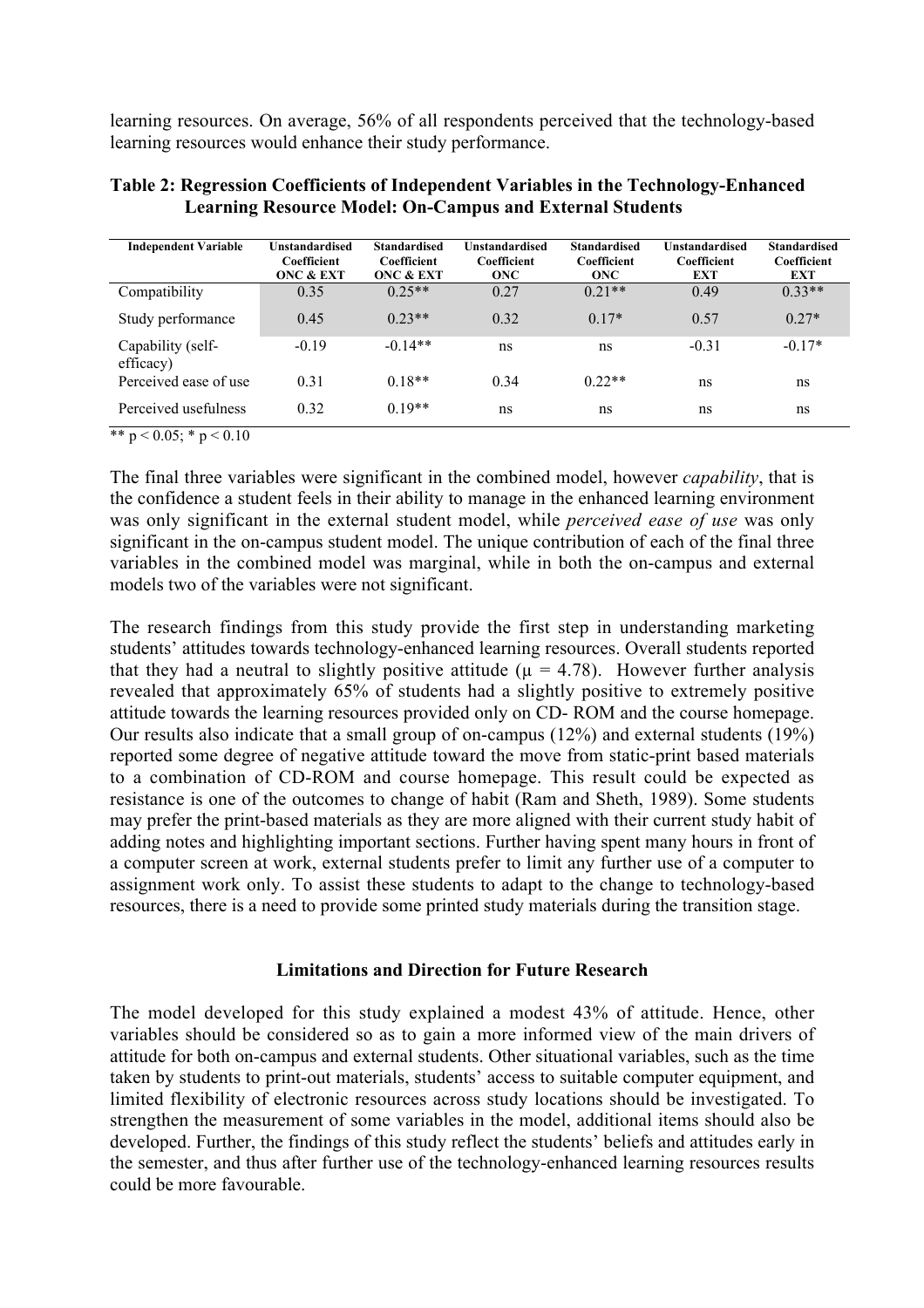#### **References**

Bandura, A., 1977. Self-Efficacy: Towards a Unifying Theory of Behavioral Change. Psychological Review. 84, 191-215.

Dabholkar, P. A., and Bagozzi, R. P., 2002. An Attitudinal Model of Technology-Based Self Service: Moderating Effects of Consumer Traits and Situational Factors. Journal of the Academy of Marketing Science. 30(3), 184-201.

Davis, F. D., Bagozzi, R. P., and Warshaw, P. R., 1989. User Acceptance of Computer Technology: A Comparison of Two Theoretical Models. Management Science. 35(8), 982- 1003.

Eastman, J. K. and Owens Swift, C. 2001. New Horizons in Distance Education: The Online learner-Centered Marketing Class. Journal of Marketing Education. 23(1), 25-34.

Fishbein, M., and Ajzen, I., 1975. Belief, Attitude, Intention and Behaviour: An Introduction to Theory and Research, Reading Massachusetts: Addison-Wesley.

Hunt, L., Eagle, L., and Kitchen, P., 2004. Balancing Marketing Education and Information Technology: Matching Needs or Needing a Better Match? Journal of Marketing Education. 26(1), 75-88.

Laroche, M., McDougall, G. H. G., Bergeron, J., and Yang, Z., 2004. Exploring How Intangibility Affects Perceived Risk. Journal of Service Research. 6(4), 373-389.

Laurillard, D. 2002. Rethinking University Teaching: A Conversational Framework for the Effective Use of Learning Technologies, London: Routledge Falmer.

McCorkle, D. E., Alexander, J. F., and Reardon, J., 2001. Integrating Business Technology and Marketing Education: Enhancing the Diffusion Process through Technology Champions. Journal of Marketing Education. 23(1), 16-24.

McDonald, J., and McPhail, J. D., 2004. Students' Satisfaction with a Hybrid Course Offering: An Australian Case Study. Proceedings of the International Conference on Computers in Education. Melbourne, Australia, (in press).

McPhail, J. D., and McDonald, J., 2004. Predicting Undergraduate Students' Acceptance and Use of Learning Resources on CD-ROM: Test of an Extended Technology Acceptance Model. In Ogunmokun, G., Gabbay, R., and McPhail, J. D. (Eds.). Proceedings of the Academy of World Business Marketing and Management Development Conference. Gold Coast, Australia, 1 (1), 148-157.

Moore, G. C., and Benbasat, I., 1995. Integrating Diffusion of Innovations and Theory of Reasoned Action Models to Predict Utilization of Information Technology by End-Users. In Kautz, K., and Pries-Heje, J. (Eds.). Diffusion and Adoption of Information Technology. London: Chapman and Hall, 132-146.